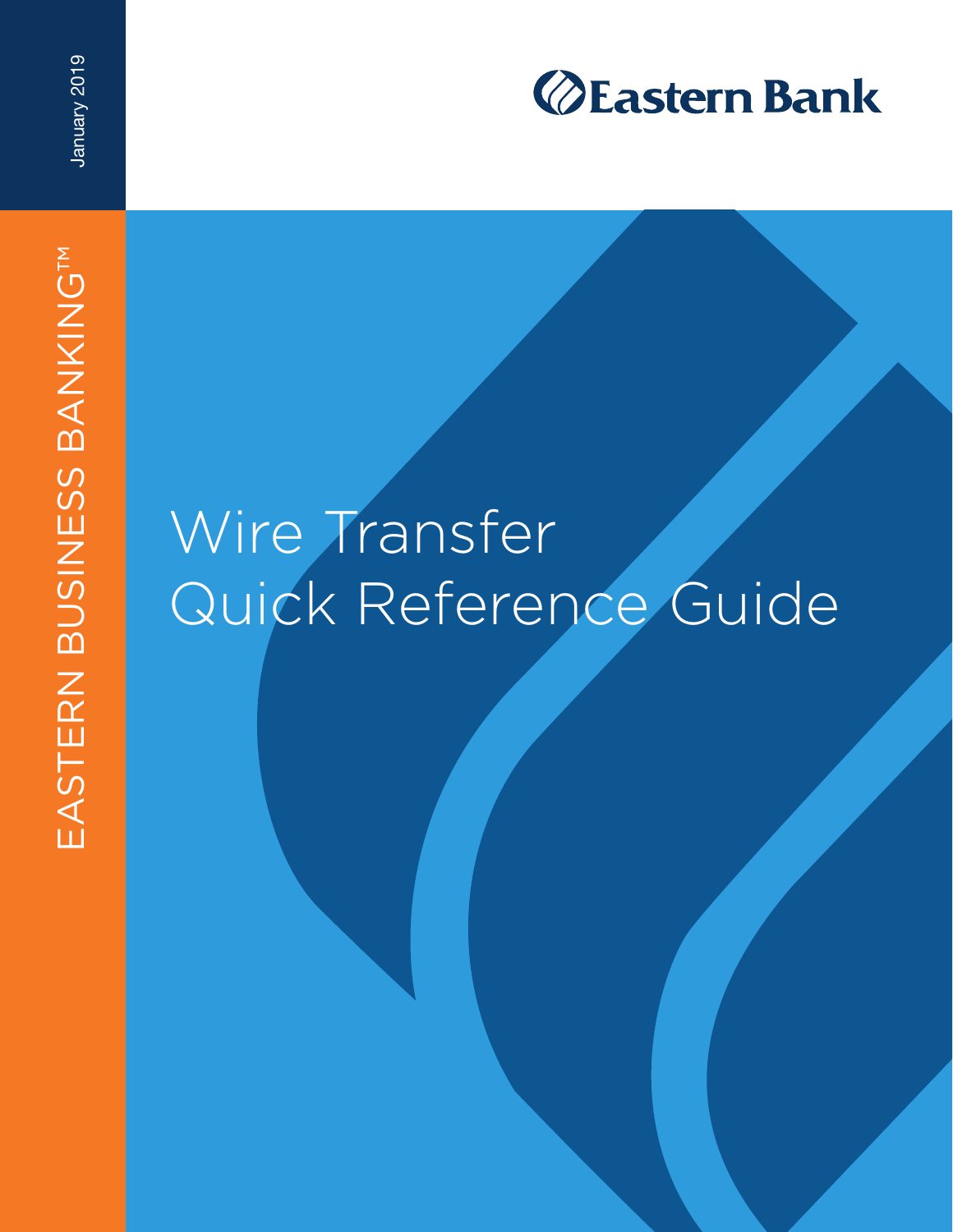## **WIRE TRANSFER PAYMENT**

Payments via Wire Transfer can be made in US Dollars to Domestic and Foreign Payees. To send a wire to a Payee, the Payee must first be set up in the Payee Center. Templates are not currently offered in Eastern Business Banking™.

## **TO CREATE A WIRE PAYMENT:**

**1.** From the Home Page, select **Payment Center**.



The Payment Center workspace appears.

**2.** Click **Add a Payment**.

| <b>Eastern Bank</b>                     |                                                   |
|-----------------------------------------|---------------------------------------------------|
| 昔<br>Home                               | <b>Payment Center</b>                             |
| $\blacksquare$<br><b>Payment Center</b> | Payments                                          |
| 血<br><b>Accounts</b><br>ᆁ               | Max display of info: 90 days 1<br>+ Add A Payment |
| <b>Payee Center</b>                     | Select fields<br><b>Filter</b><br>۰               |

The New Payment screen appears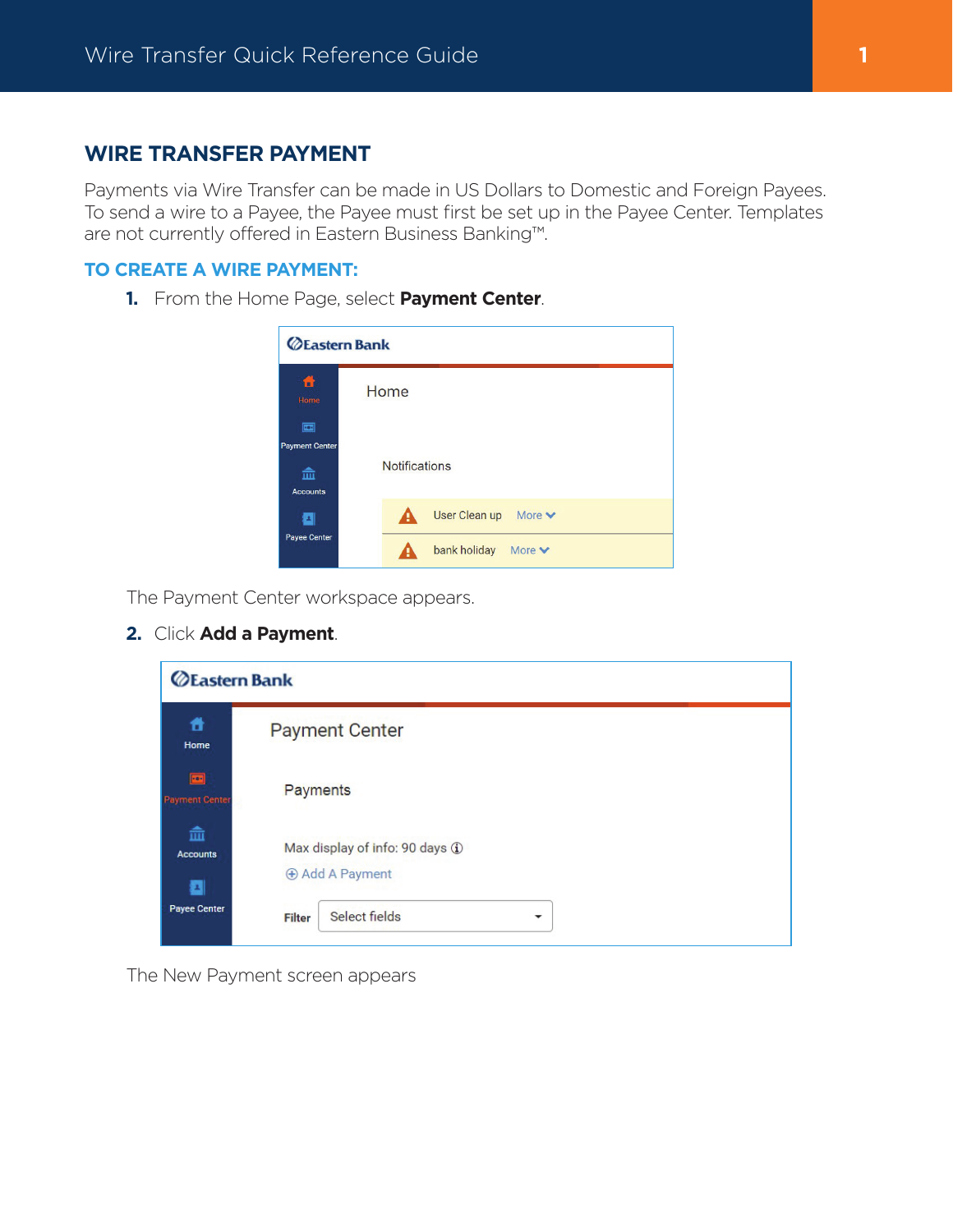| <b>New Payment</b>                                   |                           | $\times$ |
|------------------------------------------------------|---------------------------|----------|
| Payee Name                                           |                           |          |
| Select                                               | ۳                         |          |
| Payee Account                                        |                           |          |
| Select                                               | $\mathbf{v}$              |          |
| <b>Payment Method</b>                                |                           |          |
| Select                                               | $\mathbf v$               |          |
| <b>From Account</b>                                  |                           |          |
| Select                                               | $\boldsymbol{\mathrm{v}}$ |          |
| <b>Payment Date</b>                                  |                           |          |
| 00/00/0000                                           | $\mathbb{H}$              |          |
| Payment must be approved by 00/00/0000 00:00 EST     |                           |          |
| <b>Payment Amount</b>                                |                           |          |
|                                                      |                           |          |
| Comments                                             |                           |          |
|                                                      |                           |          |
| <b>Submit and Verify</b><br>Save for Later<br>Cancel |                           |          |

- **3.** Click the drop-down to select a **Payee Name**. Payee must be set up in Payee Center before you can send a Payment
- **4.** Select the Payee Account.
- **5.** Select the Payment Method. Payment Method options are determined by how Payee is set up in Payee Center – for example, domestic or international wire
- **6.** Select the From Account the account you want to debit.
- **7.** Select the Payment Date.
- **8.** Enter Payment Amount.
- **9.** *(optional)* Enter Comments, if desired.
- **10.** Click **Submit and Verify**.
- **11.** Review the information you entered on the **Confirm Payment Details** screen.
- **12.** Click **Pay** and follow the prompts to confirm your identity.
- **13.** See the success message on Payment Center screen.